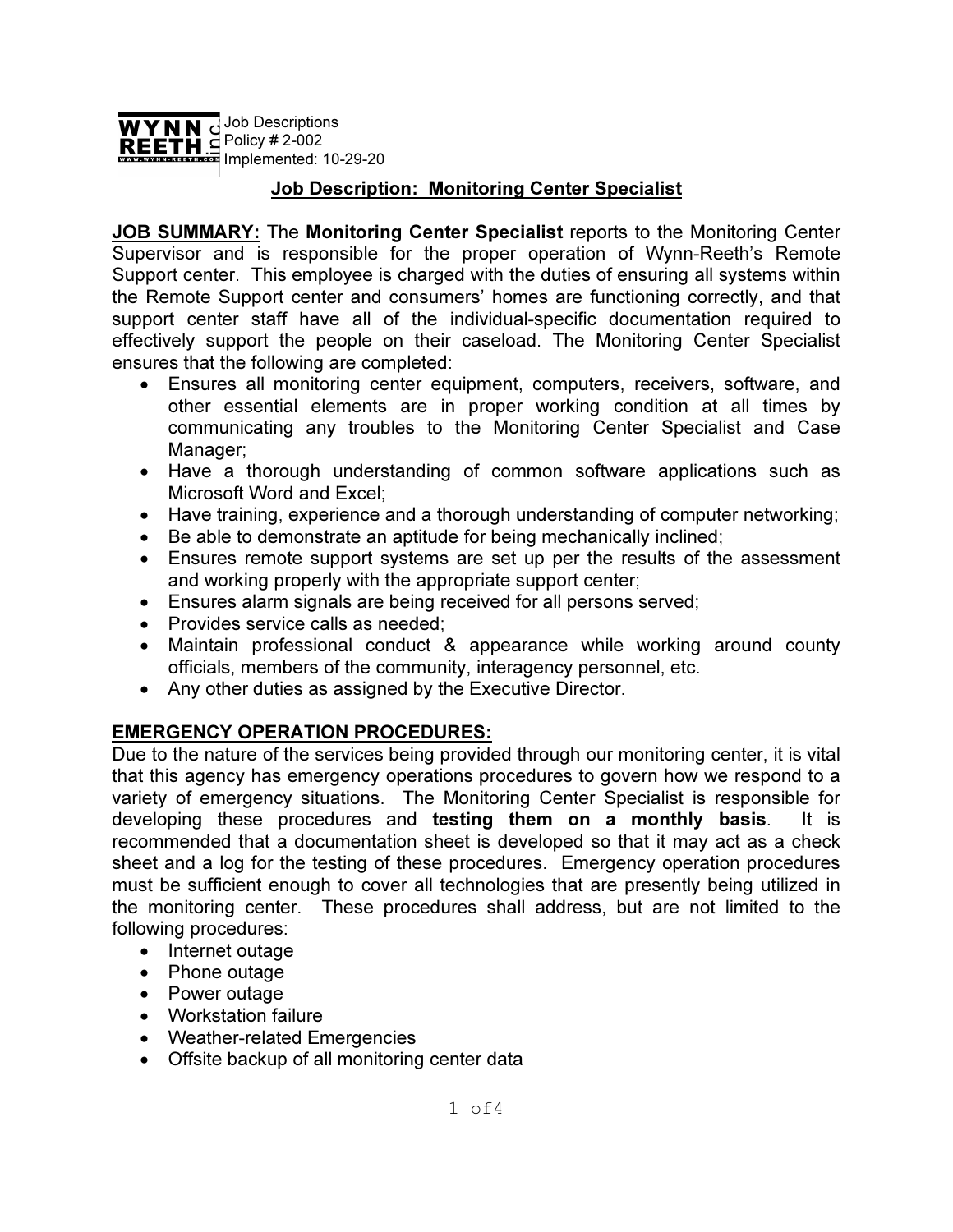

The documentation sheet must be approved by the administration and reviewed by the Technology Engineer on a monthly basis. Required elements for the documentation sheet shall include:

- Date of test
- Time of test
- Complete description of items tested
- Brief notation of test results
- General notes for items to be addressed
- Signature of Monitoring Center Specialist
- Signature of Technology Engineer
- Signature of Chief Executive Officer

## TRAINING AND EXPERIENCE:

Due to the technical nature of this position, the employee must have an aptitude for adapting current technologies to an individual's life to promote independence, security and freedom. Previous experience in hospital, nursing home, health care or long-term care setting is desirable but not mandatory. It is suggested that the employee have previous experience in the security industry and with Information Technology. The Monitoring Center Specialist must be knowledgeable of Microsoft Office applications as well as possessing a basic understanding of computer networking. Furthermore, the employee must be he mechanically inclined and have experience with systems installations and basic building skills. The employee shall receive training and orientation as per policy.

### WORKING CONDITIONS:

The Monitoring Center Specialist may work in a variety of conditions due to the tasks required of the position. These conditions are predominately well lighted and ventilated locations with will require that the employee; sits, stands, lifts and moved intermittently. The Monitoring Center Specialist is subject to; frequent interruptions, potentially hostile and emotionally upset individuals, falls, burns from equipment, odors, exposure to infections waste and diseases.

The Monitoring Center Specialist will be involved with customers, consumers, agency personnel, visitors, government agencies and personnel, and must be able to communicate professionally with each of these people. The employee must also possess a willingness to work beyond normal working hours, on weekends and on holidays when necessary.

The Monitoring Center Specialist is prohibited from smoking while working.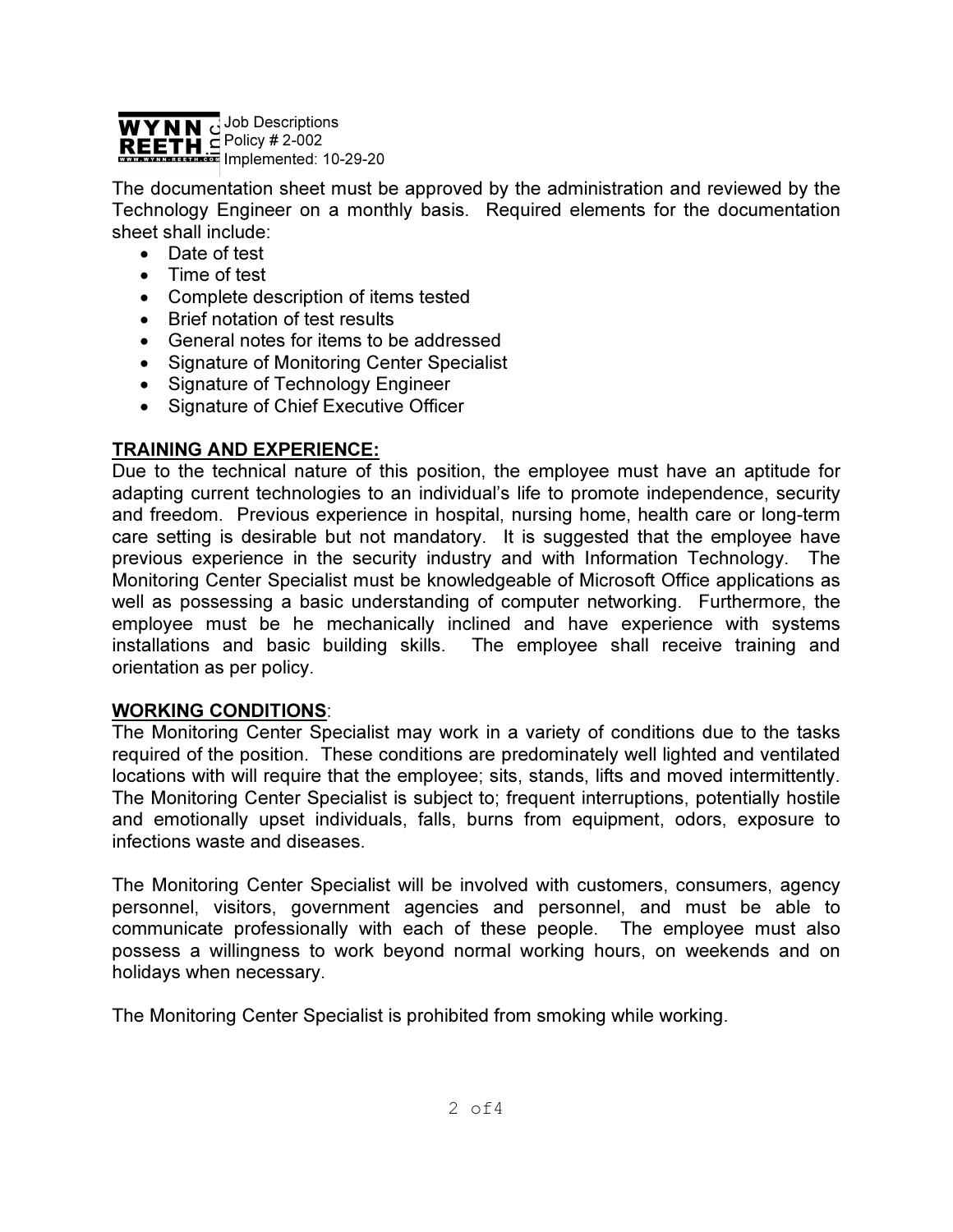

#### SPECIFIC REQUIREMENTS:

The Monitoring Center Specialist must;

- Write and use English language in a legible and understandable manner
- Possess the ability to make independent decisions when circumstances warrant such action.
- Possess the ability to deal tactfully with personnel, clients, family members, visitors, government agencies/personnel, and the general public.
- Be a minimum of eighteen (18) years of age.
- Possess the ability and willingness to work harmoniously with professional and non-professional personnel.
- Have patience, tact, a cheerful disposition and enthusiasm, as well as the willingness to handle difficult individuals.
- Be willing to seek out new methods and principles and be willing to incorporate it into existing practices.

### PHYSICAL REQUIREMENTS:

- Must be able to move intermittently throughout the workday.
- Must be able to cope with the mental and emotional stress of the position.
- Must be able to see and hear, or use prosthetics that will enable these senses to function adequately to assure that the requirements of this position can be fully met.
- Must function independently, have flexibility, personal integrity, and the ability to work effectively with individuals, personnel, and support agencies.
- Must be in good general health and demonstrate emotional stability.
- Must be able to relate to and work with the ill, disabled, elderly, emotionally upset, and at times hostile people within the home.
- Must be able to lift a minimum of 50 pounds.